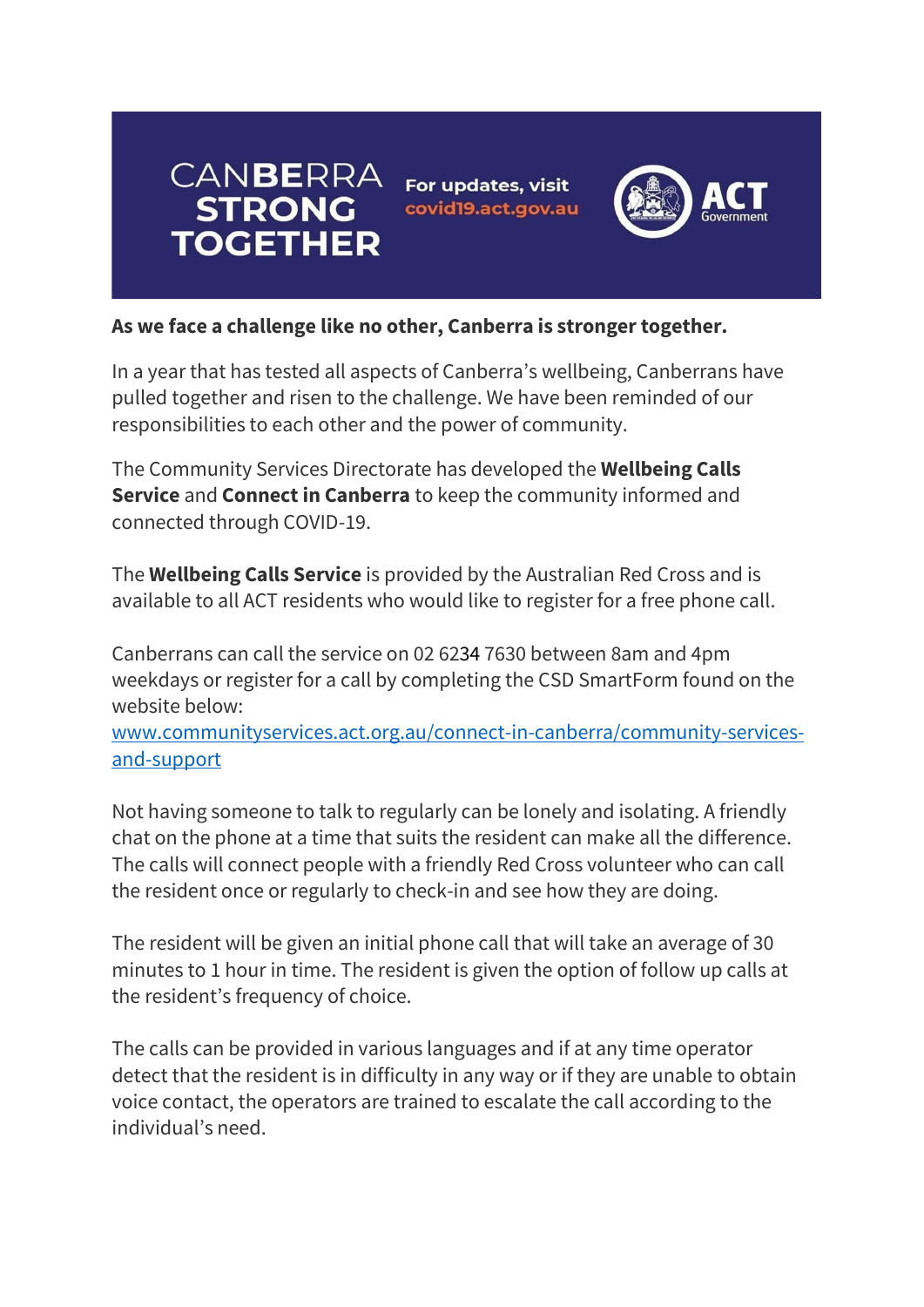Connect in [Canberra](file://///NAS125s2.act.gov.au/HousHome01/H/Hannah%20Gissane/My%20Documents/ACT.gov.au/ConnectInCanberra) is an information hub to help you stay in the loop, keep connected, be part of your community and get assistance and support if you need it. We've pulled together information from across Government and the community in a range of areas, from finding the right support, to getting involved in your community, to keeping occupied and active.

At **Connect in Canberra** you can find contact details for a range of support services, apply for emergency food relief and get assistance in accessing the supports you need. There are also sections on

- Supporting our Neighbours and Communities;
- Online Safety and Help Getting Connected;
- Health and Wellbeing;
- Activities Hub;
- Kid's Corner;
- What's On; and
- Community Activity Packs.

We want **Connect in Canberra** to be a really useful resource for our community so please have a look and if you are aware of any information, resources or events that you think we should share here we want to hear from you. You can email the team at [CSDConnectInCanberra@act.gov.au](mailto:CSDConnectInCanberra@act.gov.au)

| My name is:                                                                                                                             |
|-----------------------------------------------------------------------------------------------------------------------------------------|
|                                                                                                                                         |
| I live nearby:                                                                                                                          |
| My phone number is:                                                                                                                     |
| Please PHONE or TEXT me if you need help with:                                                                                          |
| □ Grocery shopping<br>$\Box$ Urgent supplies                                                                                            |
| $\Box$ A friendly phone call<br>$\Box$ Walking your dog                                                                                 |
| $\Box$ Other                                                                                                                            |
| CANBERRA<br>For updates, visit<br><b>STRONG</b><br>covid19.act.gov.au<br><b>TOGETHER</b><br>Produced by: Community Services Directorate |

At **Connect in Canberra**, you'll find *Know Your* Neighbour Card under the Supporting our Neighbours and Communities section. The Know Your Neighbour card is a great way to take the first step in reaching out and breaking the ice with those in your community.

Members of the Community Resilience and Crisis Response Team are available to brief your group or organisation on these initiatives. Please do not hesitate to get in touch (details below) to discuss.

The COVID-19 pandemic is having significant impacts on people's economic, social and mental wellbeing. We are all in this together, but this crisis is affecting us all differently. While many in the community are increasing social contact